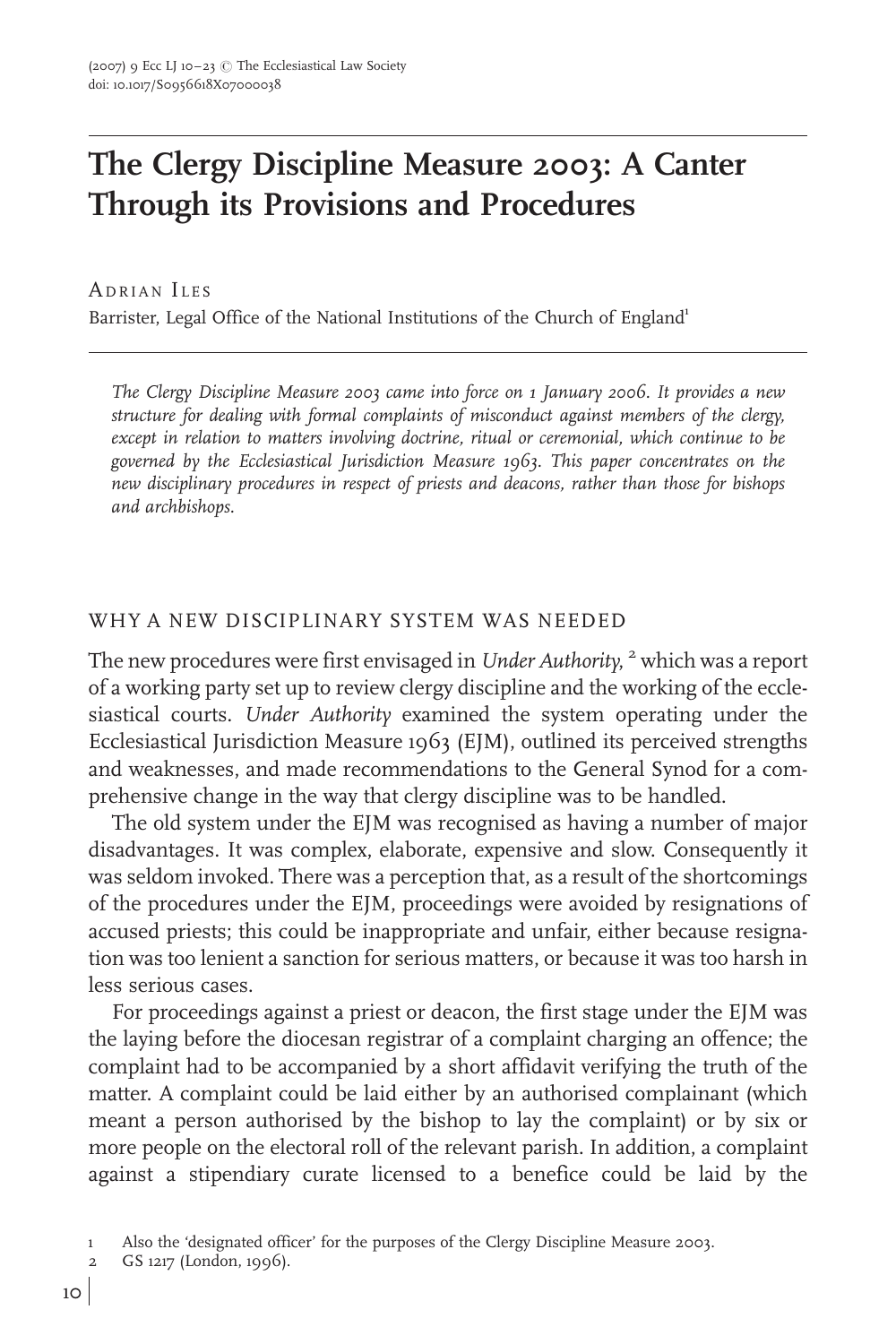incumbent. Once the complaint had been duly laid, the diocesan bishop provided both the complainant and the accused with a private interview. The bishop would then take one of two courses: he would either decide that no further steps should be taken in respect of the complaint, or he would refer the complaint for inquiry by an examiner, who would be selected from a panel of barristers or solicitors drawn up by a committee appointed by the diocesan synod. If the complaint was referred to an examiner, the parties produced affidavit evidence in support of their cases, and the maker of any affidavit could be required to attend the inquiry before the examiner to give oral evidence on oath. The purpose of the examiner's inquiry was to see if there was a case for the accused to answer. If the examiner decided there was, the accused was put on trial before the consistory court; if not, no further action was taken. Where there was a case to answer, the diocesan bishop would then appoint a person to 'promote' the complaint. The consistory court was usually presided over by the chancellor of the diocese, who sat with four assessors (two lay, two ordained), who were selected by ballot from a panel of six priests and six laymen drawn up by a committee appointed by the diocesan synod. The procedures and rules of evidence at trial were based on those of the Crown Court. The chancellor was the judge and summed up the case in open court, and the assessors acted as the jury. Where an accused person was found guilty of an offence the chancellor imposed a 'censure', that is, a penalty, which could include removal from any preferment and disqualification from holding any other preferment.

In addition to the legal costs of the defendant, which were usually funded by ecclesiastical legal aid, the bishop, a complainant, and the promoter of a complaint could all incur legal costs, which ultimately were paid for by the Church. This could include the costs of two contested hearings, and the use of leading and junior counsel on both sides. Individual cases could therefore be very expensive for the Church.

Under Authority identified other problems with the EJM disciplinary procedures. There was no satisfactory filter to put a stop to cases that should not be taken further. Although the bishop could determine at an early stage that no further step should be taken with a complaint, he was often not in a position to make that decision – the EJM gave him no criteria to apply and the parties were not obliged to produce detailed evidence for him to consider (and they did not produce such evidence unless the complaint was referred to the examiner). The examiner too had only limited power to stop a complaint going further, namely on the ground that there was no case to answer – the examiner could not halt proceedings on the basis that the allegations were not serious and would be more appropriately dealt with by other means. The four assessors appointed to the consistory court to determine the facts of a case, whether clergy or laity, were local, drawn from the diocese itself; by the time the case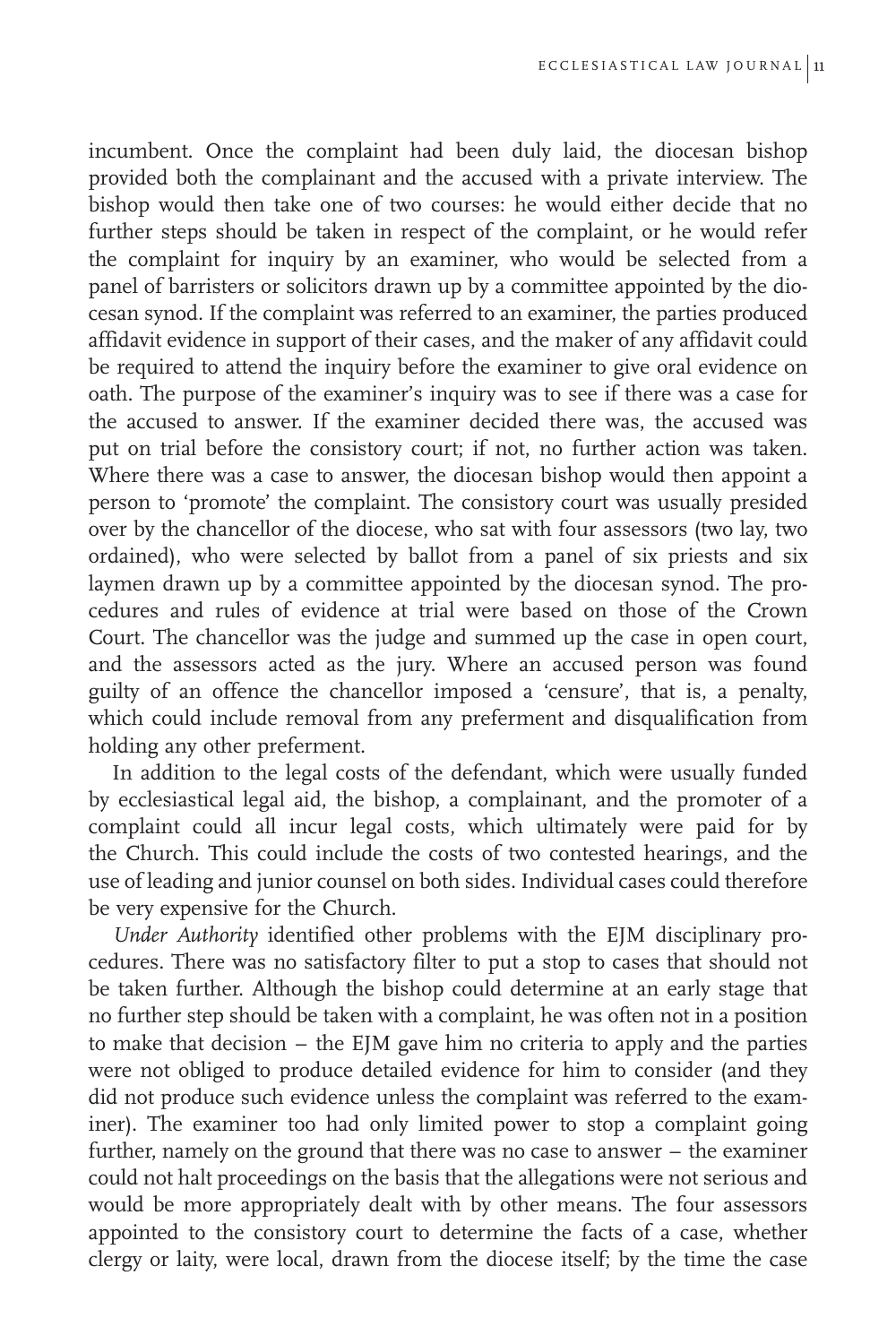reached the court it could be difficult to find suitable people to appoint who did not know the accused or who had not heard something about the case and discussed it, and similar problems could arise for the examiner and the chancellor if closely associated with the diocese. Hearings were heard in public and generally attracted much adverse publicity, which was harmful not only to the Church but also to the parties involved. Furthermore, treating the proceedings as criminal or quasi-criminal was anachronistic, and language such as 'the accused', 'ecclesiastical offence' and 'guilt' was seen as being unhelpful and unnecessary.

There were, however, some positive aspects to the disciplinary procedures under the EJM; for instance, there was a power for the diocesan bishop to pronounce a censure on an accused at any time after a formal complaint was made, provided the accused consented and the complainant had been consulted about the proposed censure. A similar procedure has been continued under the Clergy Discipline Measure 2003.

### BASIC PRINCIPLES OF THE NEW SYSTEM UNDER THE MEASURE

The new procedures under the Clergy Discipline Measure 2003 are designed to be fair and efficient. The central role of the diocesan bishop in administering discipline is recognised, and any body or person exercising disciplinary functions is required to have due regard to the bishop's role.3 Most complaints will be dealt with by the bishop without a formal hearing but, where adjudication is required, there is a now a new bishop's disciplinary tribunal to hear cases,<sup>4</sup> which does not use the language and practice of the criminal courts, and which is more in line with the disciplinary procedures of other professions. Timescales for the various stages of dealing with a complaint under the Measure are laid down to avoid delay. The procedures under the Measure are for complaints of misconduct that are of substance; minor or trivial matters, or mere grievances against a priest or deacon (referred to in the Measure as 'the respondent'), should be dealt with by other means. It is the responsibility of the complainant to substantiate a complaint and to provide the evidence in support.

Procedural rules made pursuant to section 45 of the Measure start by setting out an 'overriding objective' (a concept which is familiar to those who practise in the High Court or the County Courts):

1. The overriding objective of these rules is to enable formal disciplinary proceedings brought under the Measure to be dealt with justly, in a way that is both fair to all relevant interested persons and proportionate to

4 Ibid, s 2.

<sup>3</sup> Clergy Discipline Measure 2003, s 1.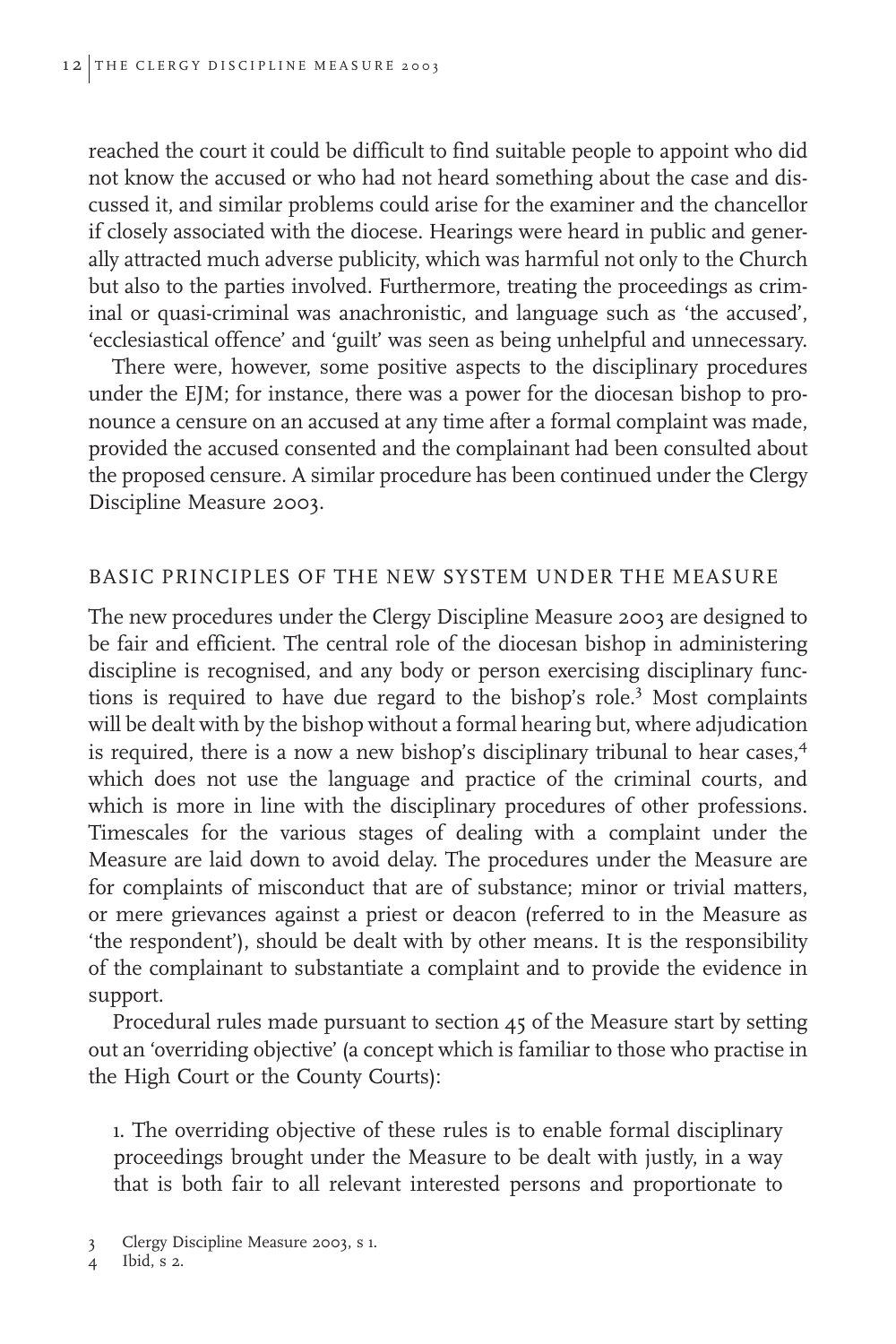the nature and seriousness of the issues raised. The rules are, so far as is reasonably practicable, to be applied in accordance with the following principles:

- (a) The complainant and the respondent shall be treated on an equal footing procedurally.
- (b) The complainant and the respondent shall be kept informed of the procedural progress of the complaint.
- (c) Undue delay is to be avoided.
- (d) Undue expense is to be avoided.<sup>5</sup>

# THE CLERGY DISCIPLINE COMMISSION

A new body, the Clergy Discipline Commission, was created under the Measure, with responsibilities to oversee the implementation and operation of the disciplinary procedures.6 It has up to twelve members, including at least two people from each House of the General Synod, and at least two people who hold particular judicial office or particular legal qualifications. The make-up of the Commission is designed to promote a wide representation of views and experience. It is currently chaired by Lord Justice Mummery.

The Commission has a duty to formulate guidance for the purposes of the Measure generally, and to promulgate the guidance in a Code of Practice,<sup>7</sup> which has to be approved by the General Synod.<sup>8</sup> The Code points users in the right direction, and draws their attention to the relevant provisions in the Measure and the procedural rules made under it. The Code does not have the force of law, but compliance with its provisions is assumed to be in accordance with best practice.

The Commission has other specific statutory functions. It can give general advice on the penalties which are appropriate in particular circumstances, and can also give general policy guidance to those who exercise functions in connection with clergy discipline. It cannot, however, give guidance on individual cases, whether in respect of penalties or otherwise.

#### MAKING A COMPLAINT

All admitted to holy orders of the Church of England are covered by the Measure, whether deacon, priest, bishop or archbishop. The procedures set

<sup>5</sup> Clergy Discipline Rules 2005, SI 2005/2022, r 1.<br>6 Clergy Discipline Measure 2003, s 3.

<sup>6</sup> Clergy Discipline Measure 2003, s 3.

<sup>7</sup> Ibid, s 39.<br>8 The prese

<sup>8</sup> The present Code of Practice (London, 2006) was approved by the General Synod in July 2005  $(GS<sub>1585</sub>)$ .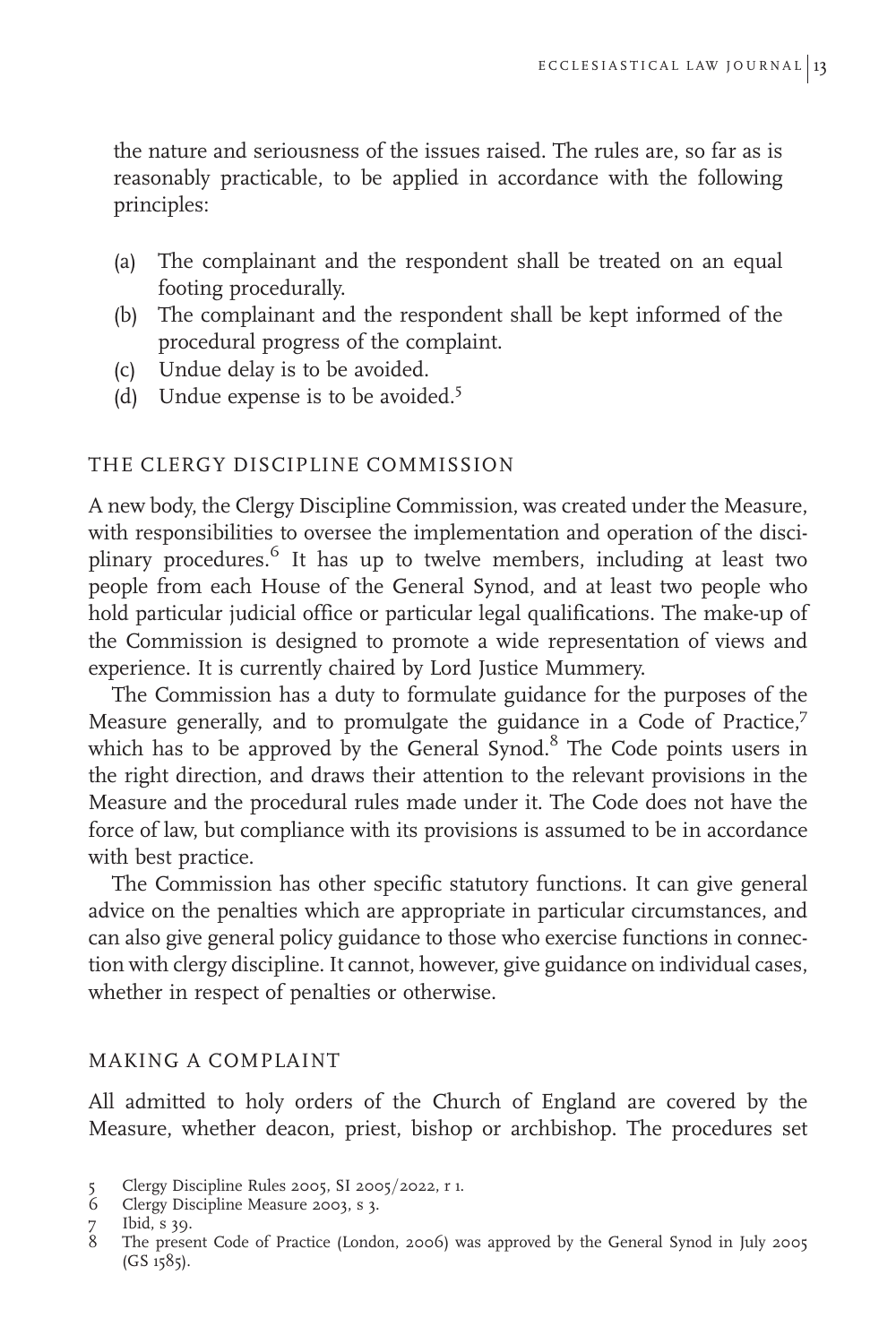out in this article are concerned with complaints against priests and deacons; the procedures for complaints against bishops and archbishops are similar, although complaints against bishops are dealt with by the relevant archbishop and a complaint against an archbishop is considered by the other archbishop. Complaints against clergy in relation to matters of doctrine, ritual or ceremonial continue to be governed by the provisions of the EJM.

There are four grounds under the Measure for alleging misconduct against a respondent, namely: acting in breach of ecclesiastical law; failing to do something which should have been done under ecclesiastical law; neglecting to perform or being inefficient in performing the duties of office; and engaging in conduct that is unbecoming or inappropriate to the office and work of the clergy.9 No proceedings in respect of unbecoming conduct may be taken in respect of any lawful political opinions or activities. In the case of a minister who is licensed to serve in a diocese by the bishop, the licence may not be terminated on the grounds of misconduct except by way of proceedings under the Measure – this gives priests-in-charge the same protection as incumbents, which they did not enjoy under the EJM.

The disciplinary process is started by a formal written complaint, which is made to the diocesan bishop. No anonymous complaints are accepted. The complaint must contain certain prescribed information, be signed and verified by a statement of truth,<sup>10</sup> and have written evidence in support.<sup>11</sup> The complaint must be made within one year of the misconduct in question, or within one year of the last occasion of misconduct where there is a series of acts or omissions amounting to misconduct.<sup>12</sup> This period of one year can be extended by the President of Tribunals.13

To be entitled to complain, a complainant must have a 'proper interest', or be nominated to complain by a parochial church council with a proper interest, or be a churchwarden with a proper interest. The meaning of 'proper interest' is not defined in the Measure, but the Code of Practice advises that anyone who personally observes or experiences the alleged misconduct has a 'proper interest' to complain, as does the relevant archdeacon. A PCC or a churchwarden would have a proper interest in a complaint if the alleged misconduct took place in

- 9 Clergy Discipline Measure 2003, s 8.<br>10 See the Clergy Discipline Rules 2005
- 10 See the Clergy Discipline Rules 2005, r 4. The schedule to the Rules contains forms that can be used for making a complaint.
- 11 Clergy Discipline Measure 2003, s 10.
- 12 Ibid, s 9.
- 13 The President of Tribunals is an office created by ibid, s 4, which provides that the chairman of the Clergy Discipline Commission shall be the President. Lord Justice Mummery is therefore currently the President of Tribunals.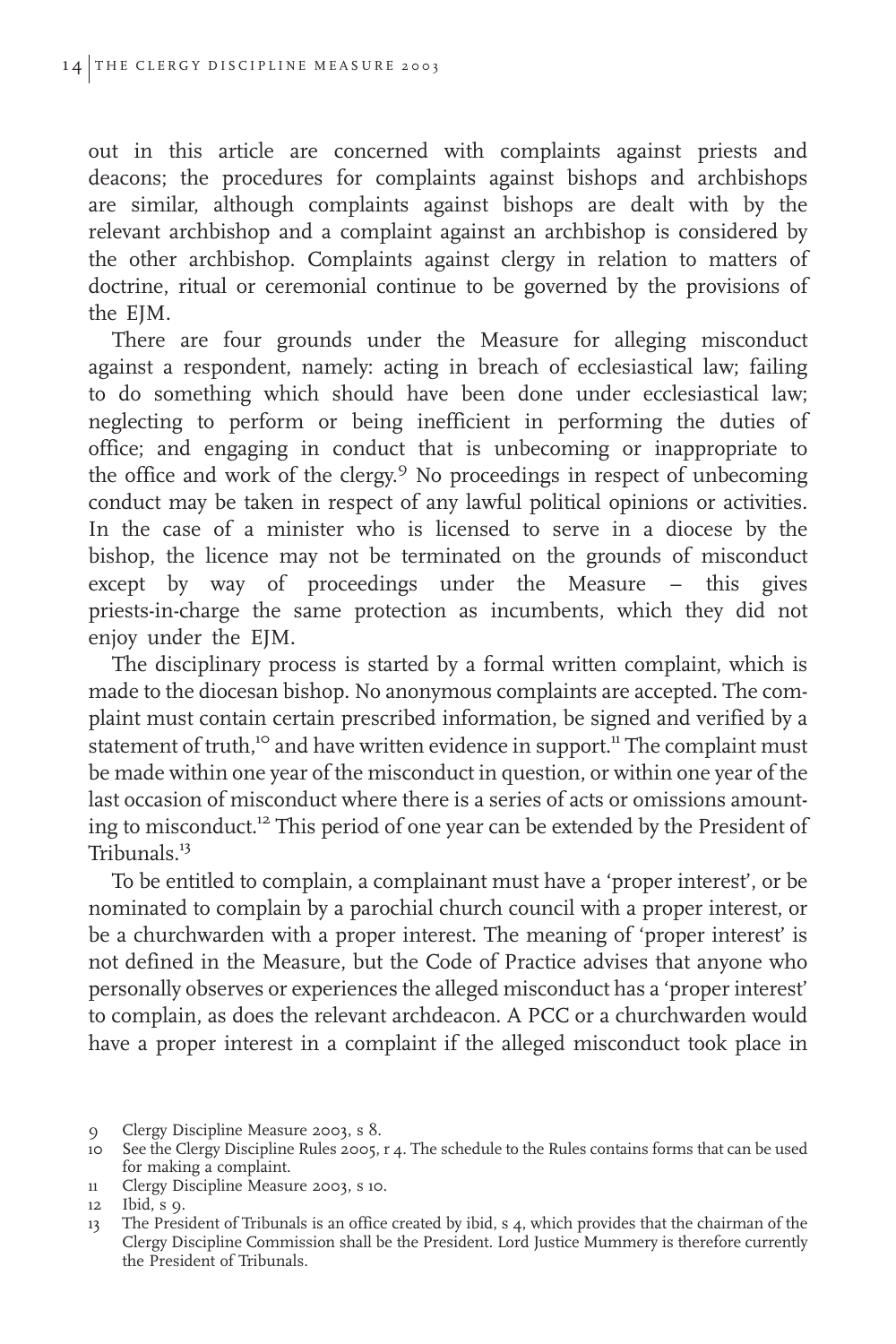the parish, or was committed by the incumbent or by a priest or deacon who was licensed to serve or was resident in the parish.<sup>14</sup>

#### THE BISHOP'S DECISION

On receipt of the complaint and the evidence in support, the bishop refers the matter to the diocesan registrar for advice on whether the complainant has a proper interest to make the complaint, and whether the allegations are of sufficient substance to justify proceeding with it under the Measure. The registrar prepares a report for the bishop within 28 days. This is the 'preliminary scrutiny' stage,<sup>15</sup> a sieve so that minor or misconceived complaints are dealt with speedily and efficiently. If, having read the registrar's report, the bishop decides that the complainant is not entitled to complain or that the complaint is not of sufficient substance, the bishop will dismiss the complaint (it is the bishop's decision – the registrar merely advises the bishop). If the bishop does dismiss the complaint, the complainant may ask the President of Tribunals to review the dismissal, but the President will only reverse the bishop's decision if he considers that the dismissal is plainly wrong.

If a complaint is not dismissed by the bishop, the respondent is invited to send a written answer within 21 days. The answer must contain certain prescribed information and contain a declaration that the respondent believes the facts of the answer to be true.<sup>16</sup> The answer should be accompanied by any written evidence upon which the respondent wishes to rely. The bishop has only 28 days from receipt of the registrar's report to decide how to resolve a complaint, although he may extend this period where necessary and he is likely to do so where the respondent takes the full 21 days to submit an answer.

There are then five courses available to the bishop:<sup>17</sup>

- i. He can decide to take no further action (in which case the complainant can ask for a review by the President of Tribunals, who will only overturn the decision if, as with a dismissal, he is satisfied it is plainly wrong);
- ii. With the respondent's consent, the bishop can leave the complaint on the record for up to 5 years, known as a 'conditional deferment'. If during that time another complaint of misconduct is made against the respondent then this first matter may be dealt with at the same time and in the same way as the later complaint. (Passage of time may

15 Clergy Discipline Measure 2003, s 11.

<sup>14</sup> See the Code of Practice, paras 31 to 35. Slightly different provisions apply in the case of cathedral clergy and chaplains.

<sup>16</sup> Clergy Discipline Rules 2005, r 17. A form (form 2) is provided in the schedule to the Rules for the respondent to use.

<sup>17</sup> Clergy Discipline Measure 2003, s 12.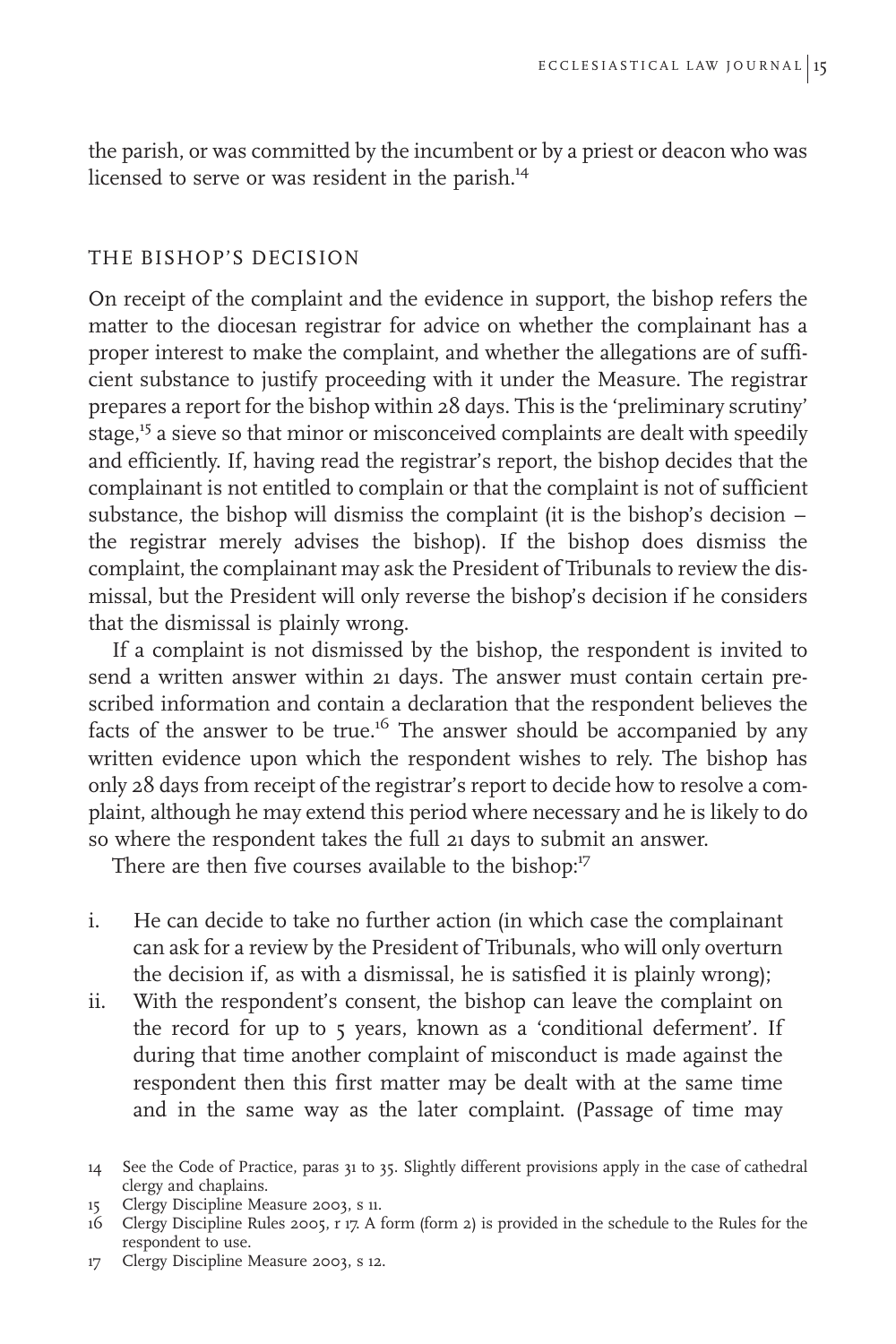make it difficult to investigate a complaint at a later date, so the Code of Practice suggests that a conditional deferment is most likely to be used where a respondent admits misconduct that is not serious, and which is out of character and unlikely to be repeated);

- iii. With the agreement of the complainant and the respondent, the bishop can appoint a conciliator to attempt to bring about conciliation;
- iv. Where a respondent admits misconduct the bishop may impose an appropriate penalty with the respondent's consent;
- v. The bishop may refer the complaint to a formal investigation by the designated officer.

It should be noted that, apart from the options of taking no further action or of referring the complaint to the designated officer for an investigation, all the courses of action open to the bishop under section 12 of the Measure require the consent of the respondent. Nonetheless, it is expected that the large majority of complaints will be dealt with by the bishop, either because the complaint does not merit any action being taken under the Measure, or because the respondent recognises that the complaint is justified and, wishing to put matters right and move on constructively from the past, admits misconduct. So far (at the time of writing, July 2006) this expectation has been borne out by experience.

Offering conciliation (which here means the same as mediation) as a means of resolving a formal disciplinary complaint is an innovation for the Church. It may be particularly useful where there has been a pastoral breakdown in relationships between the parties, or where a complainant is seeking recognition of an error and an apology from the respondent. The conciliation is not conducted by the bishop, but by an impartial qualified conciliator who is appointed by the bishop with the consent of both parties.<sup>18</sup> Conciliation processes can be flexible to suit the needs of a case, and can involve others who are not actual parties to the complaint, where that would be helpful. If a conciliation is achieved between the parties, the conciliator reduces the agreed points into writing, prepares a written report for the bishop containing recommendations on how to resolve the complaint, and obtains the parties' signatures to both the agreement and the recommendations. This is then submitted to the bishop, who must accept the agreement and pursue any agreed course, provided the bishop could have pursued that course under section 12 of the Measure had there been no conciliation. If an attempt at conciliation is unsuccessful, the parties may agree that another conciliator be appointed or that further time be made available to reach agreement; failing that, the bishop must pursue one of the other four courses under section 12.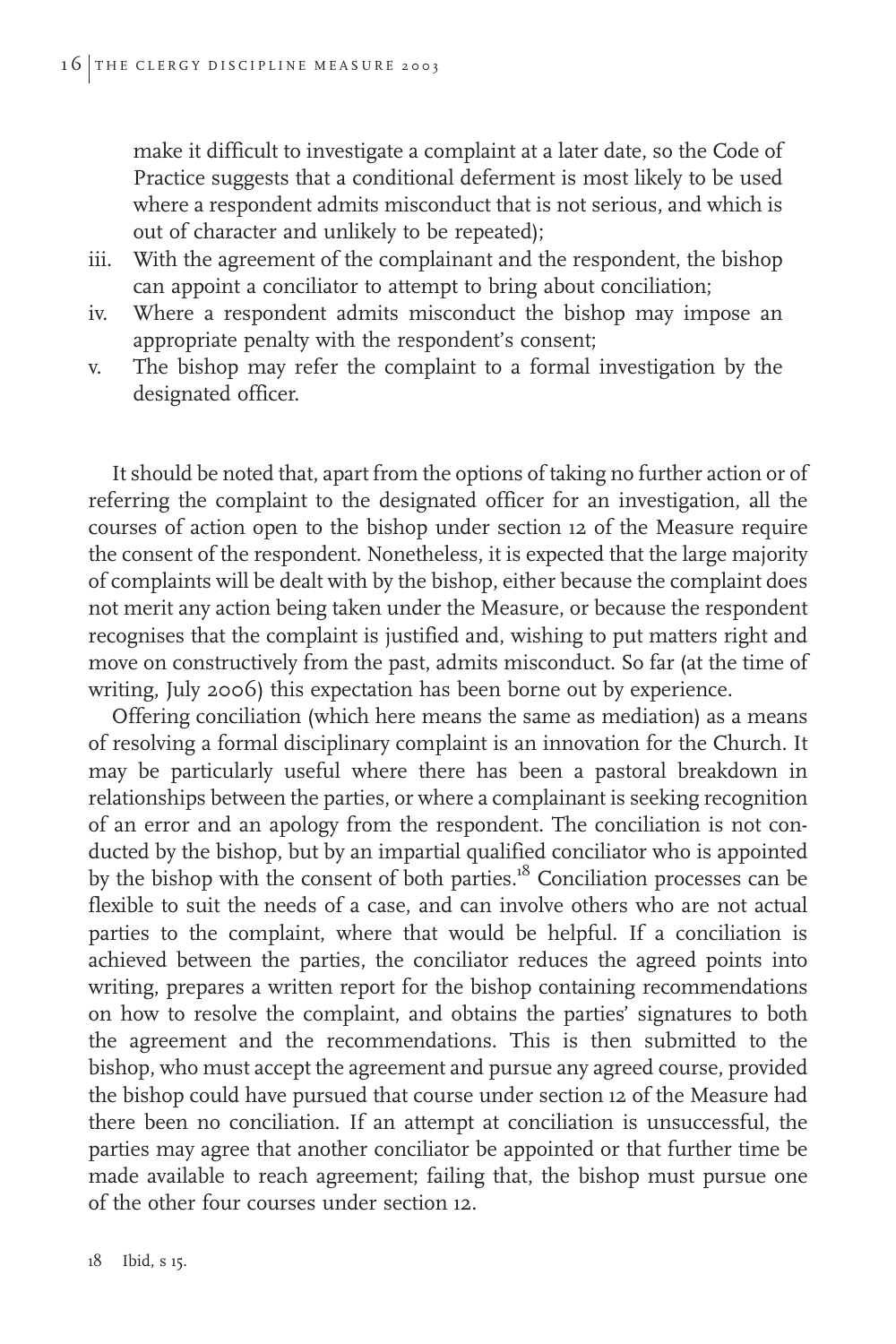No penalty may be imposed by the bishop on a respondent without his or her consent, and, necessarily, it may be imposed only where the respondent admits the validity of the complaint or part of the complaint. Before the penalty is imposed, the bishop is required to invite both the respondent and the complainant to make written representations within 14 days about the particular penalty that the bishop has in mind.<sup>19</sup> The complainant therefore has a right to be consulted, but his or her consent to the penalty is not needed. Any of the penalties that could be imposed by a bishop's disciplinary tribunal following a hearing may be imposed by the bishop with consent, and the bishop may accept the respondent's resignation. Once there is agreement between the bishop and the respondent as to the appropriate penalty, the respondent must formally give consent to it in writing.<sup>20</sup> If the agreed penalty is prohibition for life or resignation, the respondent and the bishop have a further seven days after agreement for further reflection, and during that time either can withdraw their consent by notice in writing. If consent were withdrawn by one of them, the bishop would then refer the complaint to the designated officer, which would lead to a hearing before the bishop's disciplinary tribunal to fix a penalty for the admitted misconduct. The Code of Practice emphasises that no pressure should be used by the bishop to obtain the respondent's admission to the complaint or the respondent's consent to the proposed penalty. The time limits provide the respondent with sufficient opportunity to consider the matter fully and to take appropriate advice.

#### THE BISHOP'S DISCIPLINARY TRIBUNAL

The option for the bishop of directing that the complaint is to be formally investigated is intended only for those cases that cannot be satisfactorily dealt with by any other means. This includes cases where the respondent denies a credible complaint, where conciliation has been rejected or failed, or where the respondent will not consent to an appropriate penalty. The designated officer carries out the investigation. It does not take the form of a preliminary hearing, but can be conducted by personal interviews, telephone, letters and e-mail. Both the complainant and the respondent have a duty to co-operate with the investigation.<sup>21</sup> Having inquired into the matter, the designated officer produces a report for the President of Tribunals, who decides if there is a case to answer

<sup>19</sup> Ibid, s 16.

<sup>20</sup> The Clergy Discipline Rules 2005, r 27, requires the respondent's consent to be given in a prescribed form (form 7 in the schedule), signed by the respondent.

<sup>21</sup> There is a specific duty under ibid, r 28 to co-operate with the designated officer. There is also a wider duty under r 2 to co-operate with any person, tribunal or court exercising any function under the Measure and, if the parties fail to do so, adverse inferences may be made against them at any stage of the proceedings.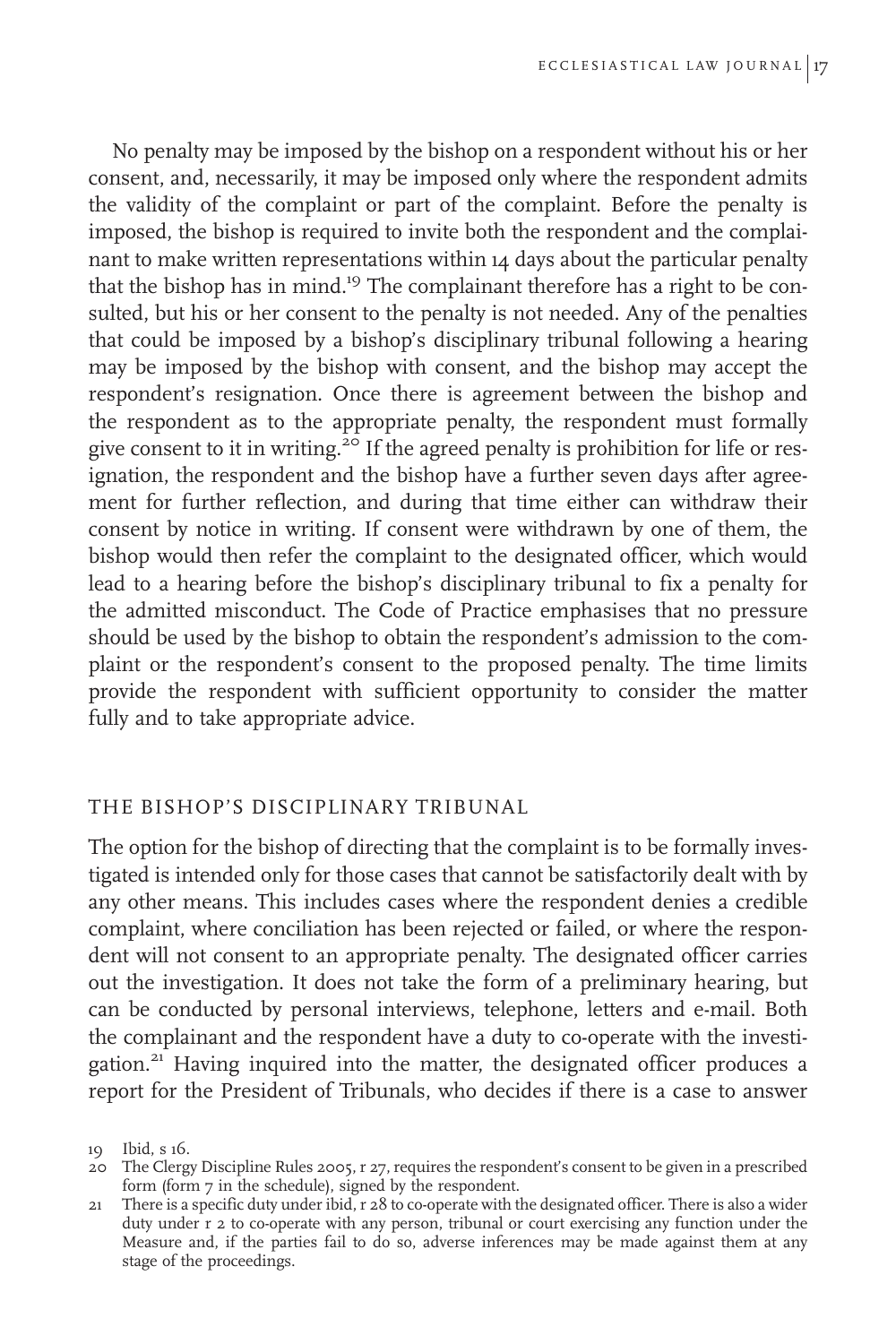under the Measure. $^{22}$  If there is a case to answer, the President will refer the matter to the bishop's disciplinary tribunal and will specify which allegations of misconduct are to be determined. If he decides there is no case to answer, no further steps are taken under the Measure in respect of the complaint. Compared with its predecessor, namely preliminary hearings before an examiner, a formal investigation under the Measure is efficient, quick and cost-effective.

The general administration of disciplinary tribunals in a province is under the direction and supervision of the Registrar of Tribunals (each province has its own registrar).<sup>23</sup> The Registrar of Tribunals is also responsible for ensuring that appropriate case-management directions are given to the parties for the just disposal of the proceedings in accordance with the overriding objective, and may refer any matter of difficulty or dispute to the chairman of the tribunal that will hear the complaint. It is a fundamental principle that neither side should be taken by surprise by the other in relation to the evidence that is given at a hearing or by any legal submissions that are made. The rules are designed to ensure that issues are identifed at an early stage, and that evidence in support is provided to the other side well in advance of a hearing. If this principle is not observed, the tribunal may exercise its discretion to exclude evidence or legal submissions if the other party is disadvantaged by not having had prior notice.24

A bishop's disciplinary tribunal is chaired by a senior lawyer appointed by the President of Tribunals from those who have been nominated to the appropriate provincial panel as chairmen by the relevant archbishop, unless the President decides to chair the tribunal himself or asks the Deputy President to do so. A tribunal will sit locally in the diocese. The other four members of a tribunal are also appointed by the President from the provincial panel, being two in holy orders, and two who are communicant lay members of the Church. The provincial panel from which the tribunal members are appointed has representatives from every diocese in the province. Each diocesan bishop in the province, after consultation with the bishop's council, nominates to the panel two people who have served for at least seven years in holy orders and two communicant lay members. The term of service on the panel is six years, with half of the panel nominees retiring every three years. A panel nominee is eligible to serve a second term of six years. No person who has been nominated by the bishop of the diocese concerned may be appointed by the President to sit on a tribunal for that diocese. In addition to the diocesan nominations, the archbishop for

24 Code of Practice, para 186.

<sup>22</sup> Clergy Discipline Measure 2003, s 17.

<sup>23</sup> Ibid, s 5.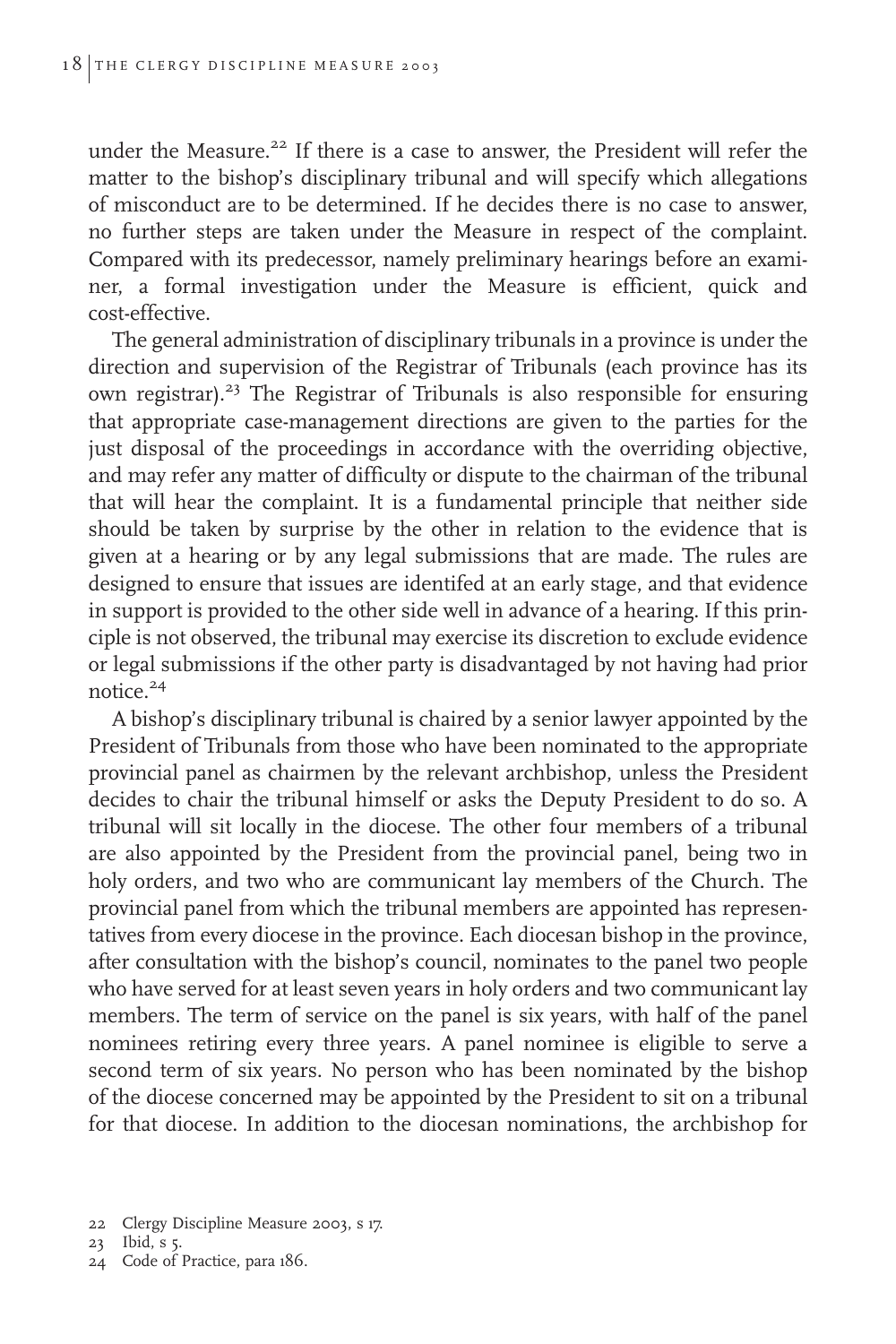the province may nominate to the panel five people who have served in holy orders for at least seven years and five communicant lay members.

Before appointing the members of a tribunal from the panel, the President notifies the respondent of the identity of those whom he proposes to appoint.<sup>25</sup> Within 14 days of being notified, a respondent may make written representations to the President about the suitability of any of the proposed members of the tribunal.

The respondent may be legally represented before a disciplinary tribunal and can apply for ecclesiastical legal aid under the Church of England (Legal Aid) Measure 1994. Indeed, respondents may apply for legal aid at a much earlier stage of the complaint proceedings (for example, for the purpose of submitting an answer to a formal complaint), and are encouraged to do so. The complainant is not, however, entitled to instruct legal representatives for the tribunal hearing. Instead, the complainant's case is put by the designated officer.<sup>26</sup> This does not mean that the designated officer is counsel for the complainant; on the contrary, at all times the designated officer is independent from the complainant, the respondent and the bishop, whether carrying out an investigation or appearing before the tribunal.<sup>27</sup> The duty as advocate to put the case is analogous to the position of counsel for the Crown in a criminal trial, who puts the case for the victim but who does not represent the victim and who acts impartially throughout.

In accordance with the overriding objective, the tribunal will conduct the hearing in the manner it considers most appropriate to the issues before it and to the just handling of the complaint generally. It is required to set a timetable for the hearing, $28$  so that the case is conducted in an efficient and effective manner. The parties will be expected to keep to the timetable and ensure that the hearing finishes within the allotted time. Both the complainant and the respondent are entitled to give evidence, and the designated officer and the respondent, or the respondent's legal representative, are entitled to call witnesses (provided relevant case-management directions have been complied with). If a respondent admits misconduct (whether before or at a hearing), the tribunal may make a finding of misconduct on the basis of the admission without considering any further evidence.

Hearings will normally be in private but, if the respondent requests the tribunal to sit in public, then it must do so.<sup>29</sup> The tribunal has a discretion of its own motion to sit in public if satisfied that it would be in the interests of justice.

27 Clergy Discipline Rules 2005, r 106.

<sup>25</sup> Clergy Discipline Measure 2003, s 22.

<sup>26</sup> Clergy Discipline Measure 2003, s 18(1). This is very cost-effective when compared with the system under the EJM, where the promoter of a case would instruct a solicitor and counsel in private practice to put the case.

<sup>28</sup> Ibid, r 39.

<sup>29</sup> Clergy Discipline Measure 2003, s 18(3), so as to be compatible with the European Convention on Human Rights, Article 6.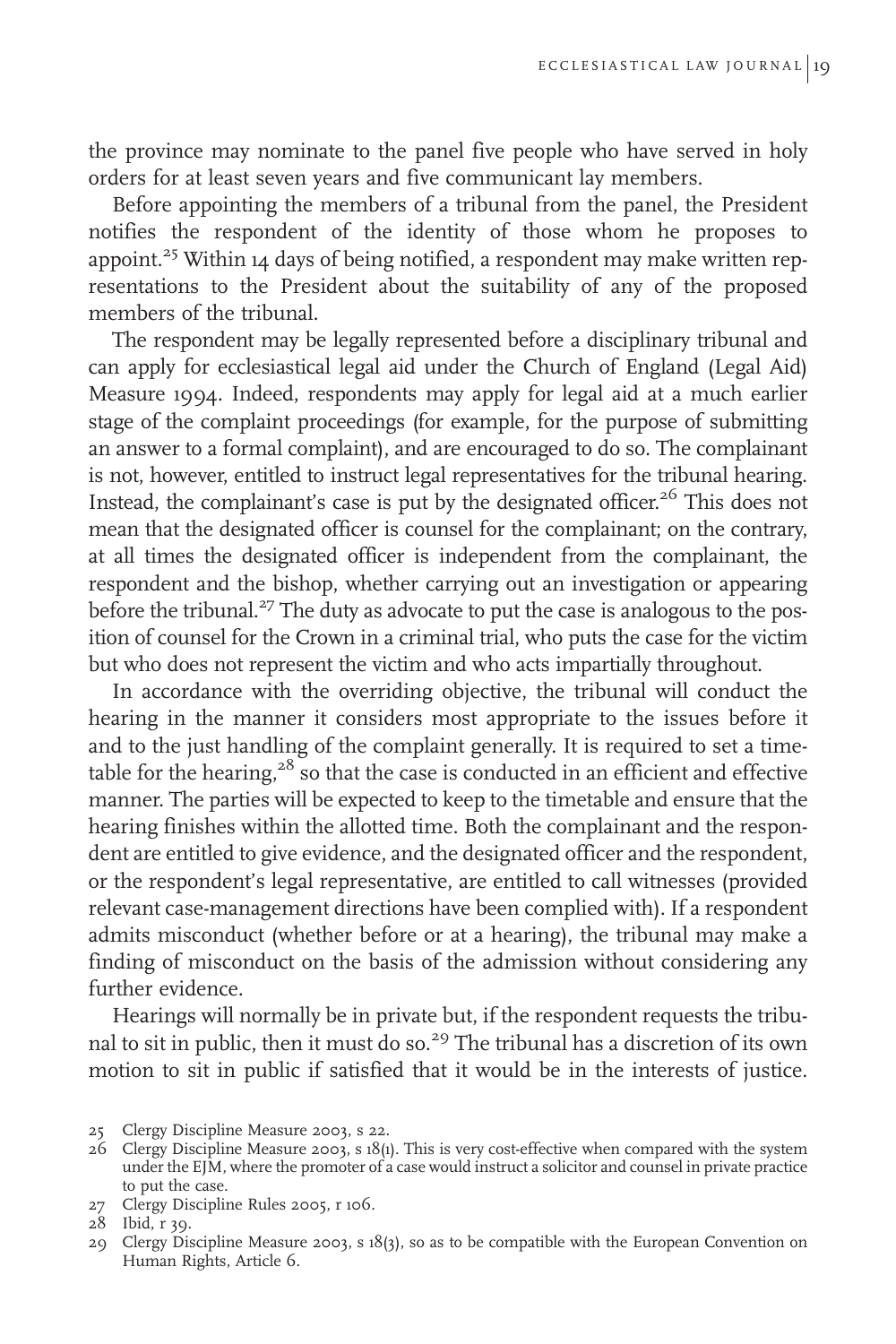The Code of Practice at paragraph 189 provides an example of when this might happen, namely, where there has been false speculation or rumours about a case, so that it would be fairer to the parties to have a public hearing. When a hearing is held in public, the tribunal may nonetheless exclude any person or persons from attending any part of the proceedings. It may be necessary to do so to protect the interests of a child or the private lives of any witnesses, including the complainant.

The standard of proof applied by the tribunal is the same as in proceedings in the High Court exercising civil jurisdiction, that is, upon the balance of probability. This is a flexible standard according to the seriousness of the complaint, so that the more serious the complaint the stronger should be the evidence before the tribunal concludes that the complaint is established on the balance of probability. The tribunal makes its decision by way of a majority and announces its decision in public.<sup>30</sup> Additionally, it must record its decision in writing with reasons, including any minority views.<sup>31</sup>

# PENALTIES

Where misconduct is admitted or proved, a tribunal may invite the bishop (unless he has given evidence in the course of the proceedings) to make written representations on the appropriate penalty, including any mitigating or other circumstances that the bishop may feel are appropriate to draw to the attention of the tribunal. The tribunal is not bound to follow any recommendation that the bishop may make, but should take it into account.<sup>32</sup>

The tribunal may impose one or more of the following penalties:

- i. Prohibition for life: This is the most serious penalty that can be imposed. It prevents the respondent, without limit of time, from exercising any functions as a member of the clergy of the Church of England;
- ii. Limited prohibition: This prevents the respondent from exercising any functions as a member of the clergy for a specific period of time. It is suitable for serious cases where there is a realistic prospect that the respondent, with appropriate pastoral and other support, could in the future resume normal duties of ministry;
- iii. Removal from office: This penalty removes the respondent from the preferment held at the time, but does not prohibit him or her from serving in another post. In serious cases, removal would be combined with prohibition for life or limited prohibition;

<sup>30</sup> Clergy Discipline Measure 2003, s 18(3).

<sup>31</sup> Clergy Discipline Rules 2005, r 50.

<sup>32</sup> Clergy Discipline Measure 2003, s 19(2).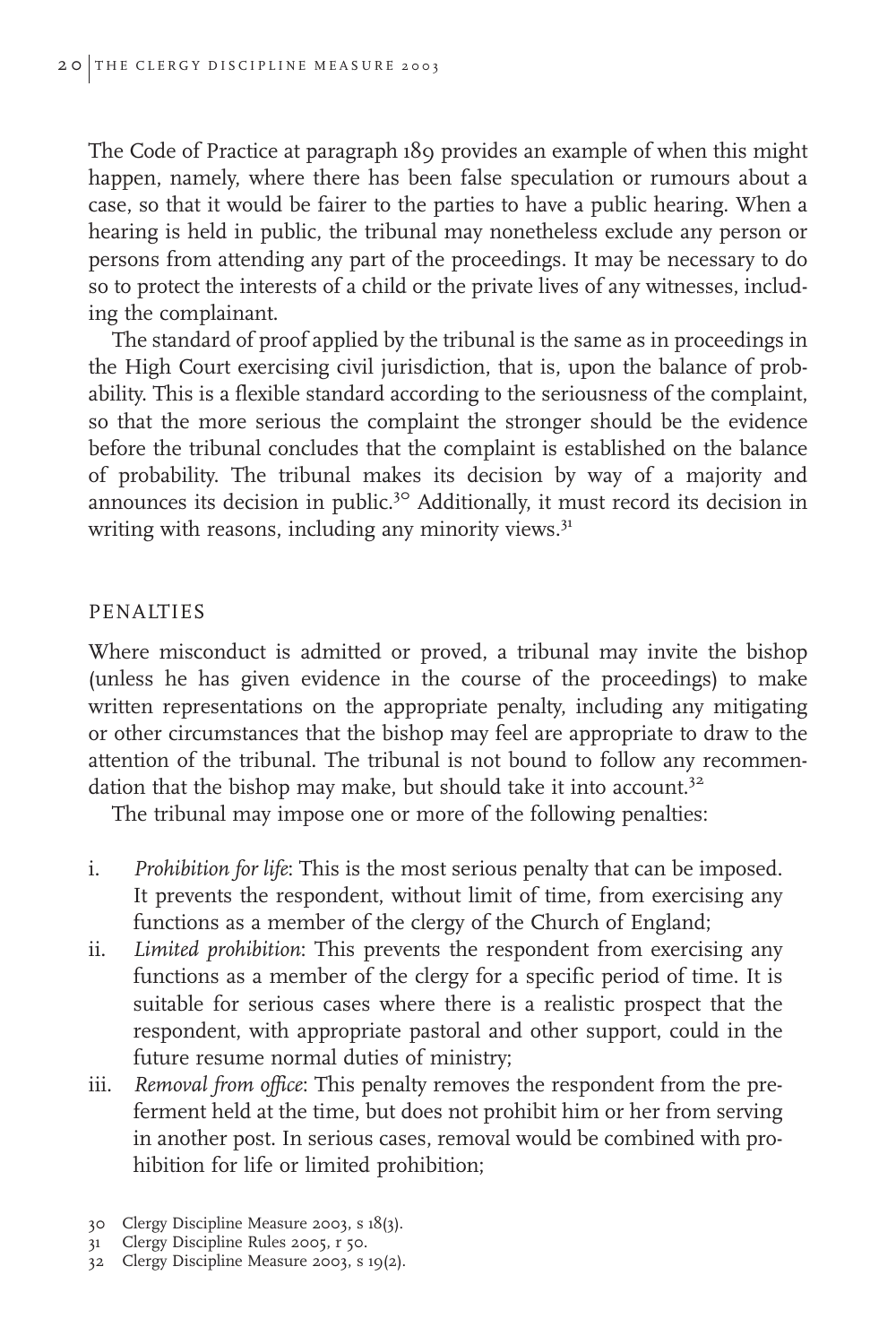- iv. Revocation of licence: For members of the clergy who do not have the freehold but who hold a licence from the bishop (for example, priests-in-charge), it may be appropriate to terminate the licence so that they no longer minister in that place. Revocation of a licence does not prevent them from seeking to serve elsewhere. In serious cases, revocation would be combined with prohibition for life or limited prohibition;
- v. Injunction: An injunction requires a respondent to do, or to refrain from doing, a specified act, and is usually limited in time. More than one injunction can be imposed upon the respondent arising out of the same complaint. An injunction may be appropriate for cases where a respondent is generally capable of performing his or her normal duties but ought to be stopped from dealing with a particular aspect of those duties. Any breach of an injunction is an act of misconduct under the Measure, and could result in further disciplinary proceedings;
- vi. Rebuke: This is the least serious of the penalties. It can be used for acts or omissions of a less serious nature that fall within the definition of misconduct.

A tribunal may decide not to impose a penalty having taken into account all the circumstances of the misconduct and the respondent's character. Where it does not impose a penalty, it has the option of making an order discharging the respondent, subject to the condition that there must be no more misconduct by the respondent within a period not exceeding two years. If the respondent does commit further misconduct within that period the tribunal dealing with it on the subsequent occasion may, in respect of the earlier misconduct, impose any penalty that could have been imposed originally.<sup>33</sup> The provincial registrar maintains a record of conditional discharges.

#### APPEALS

The respondent has the right of appeal on a question of law or fact against any finding of the tribunal and against any penalty imposed by a tribunal. The complainant has no right of appeal, but the designated officer may appeal on a question of law against any finding. Appeals are heard by the Arches Court of Canterbury or the Chancery Court of York, depending on where the proceedings took place. The appellate court is presided over by the Dean of the Arches and Auditor, and its other members are appointed by the President from the relevant provincial panel (two in holy orders and two communicant lay members).<sup>34</sup>

<sup>33</sup> Ibid, s 25.

<sup>34</sup> Ibid, s 20, Sch 1. See also the Clergy Discipline Appeal Rules 2005, SI 2005/3201, which make procedural provision in respect of such appeals.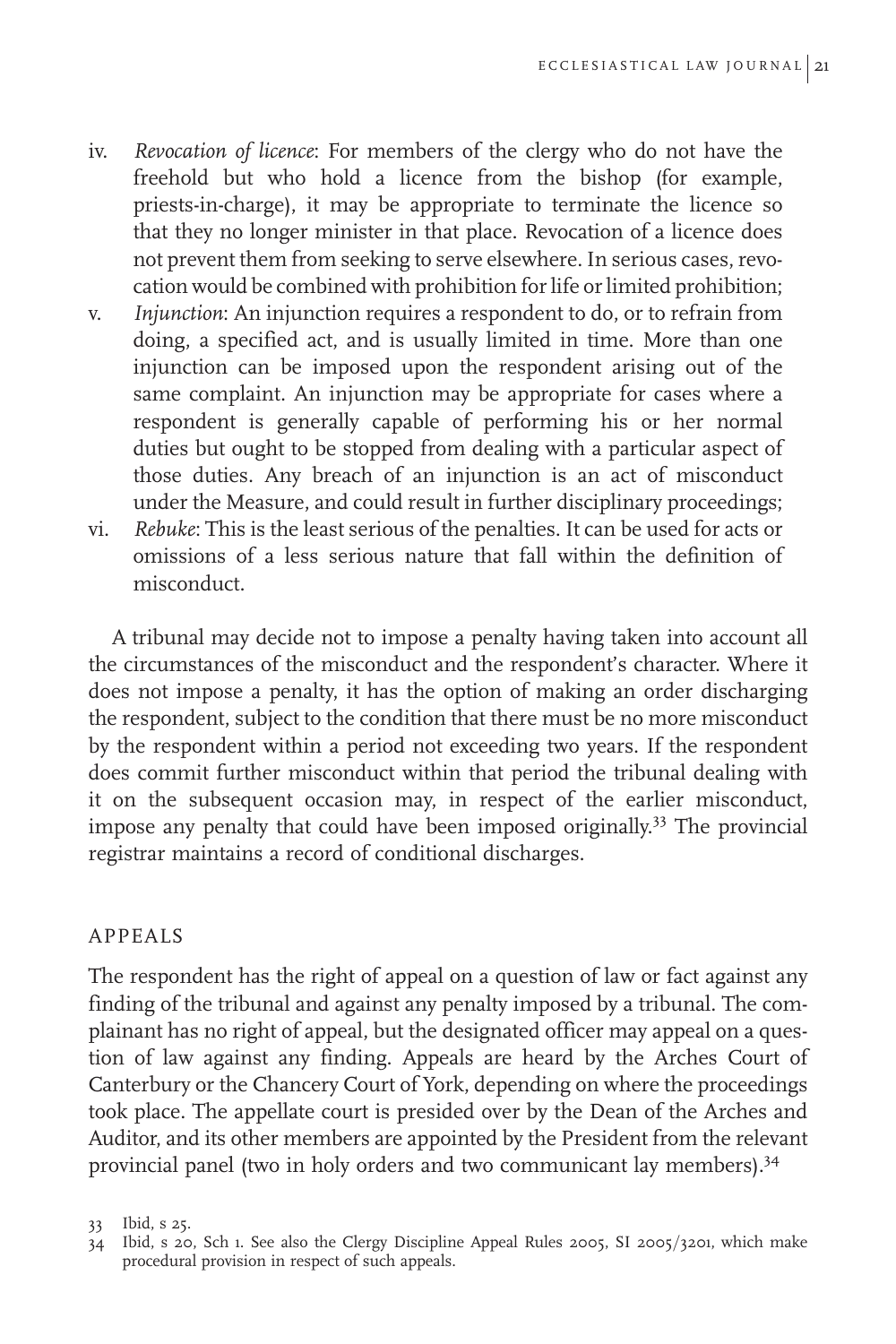# THE ARCHBISHOPS' LIST

Where a tribunal imposes a penalty, or where a penalty is imposed by the bishop with the consent of the respondent, it is recorded in the Archbishops' List.<sup>35</sup> The list is compiled and maintained by the archbishops jointly and contains five parts, (a) to (e); a penalty is entered in part (a). The other parts of the list are:

- (b) for those who have been deposed from holy orders under the EJM;
- (c) for those who executed a deed of relinquishment under the Clerical Disabilities Act 1870;
- (d) for those who have resigned following the making of a formal complaint;
- (e) for those who, in the opinion of the archbishops, have acted in a manner (not amounting to misconduct) that might affect their suitability for holding preferment.

The Archbishops' List is kept at Lambeth Palace, with a copy at Bishopthorpe. It is not open to public inspection – only diocesan bishops, diocesan and provincial registrars, and the President of Tribunals have access to it. It is subject to procedures set out in the Measure and in the Clergy Discipline Rules 2005, which give a listed person the right to make representations in respect of the entry and the particulars recorded, as well as the right to ask the President of Tribunals to review the entry. The President on a review can require any entry in the list to be removed or amended.36

# OTHER MATTERS

Whilst a complaint is being considered the bishop may suspend a respondent from exercising or performing without his permission any right or duty relating to the respondent's office. This power of suspension arises only after the preliminary scrutiny stage, and is effected by serving a prescribed written notice of suspension on the respondent.37 The notice informs the respondent that no view has been formed as to whether the complaint of misconduct is true, and that he or she will not be prejudiced in the steps to be taken under the Measure in respect of the complaint. Suspension should therefore be viewed as a neutral act. Indeed, it can be helpful to the respondent to allow him or her to withdraw from the daily duties and pressures of parish ministry whilst the complaint is being dealt with. Any right to a stipend and housing is not affected during the suspension. A suspension lasts for three months or until

<sup>35</sup> Clergy Discipline Measure 2003, s 38.

<sup>36</sup> Ibid, s 38; Clergy Discipline Rules 2005, rr 75, 76.

<sup>37</sup> Clergy Discipline Measure 2003, s 36. See also the Clergy Discipline Rules 2005, r 60, schedule, form 12a.